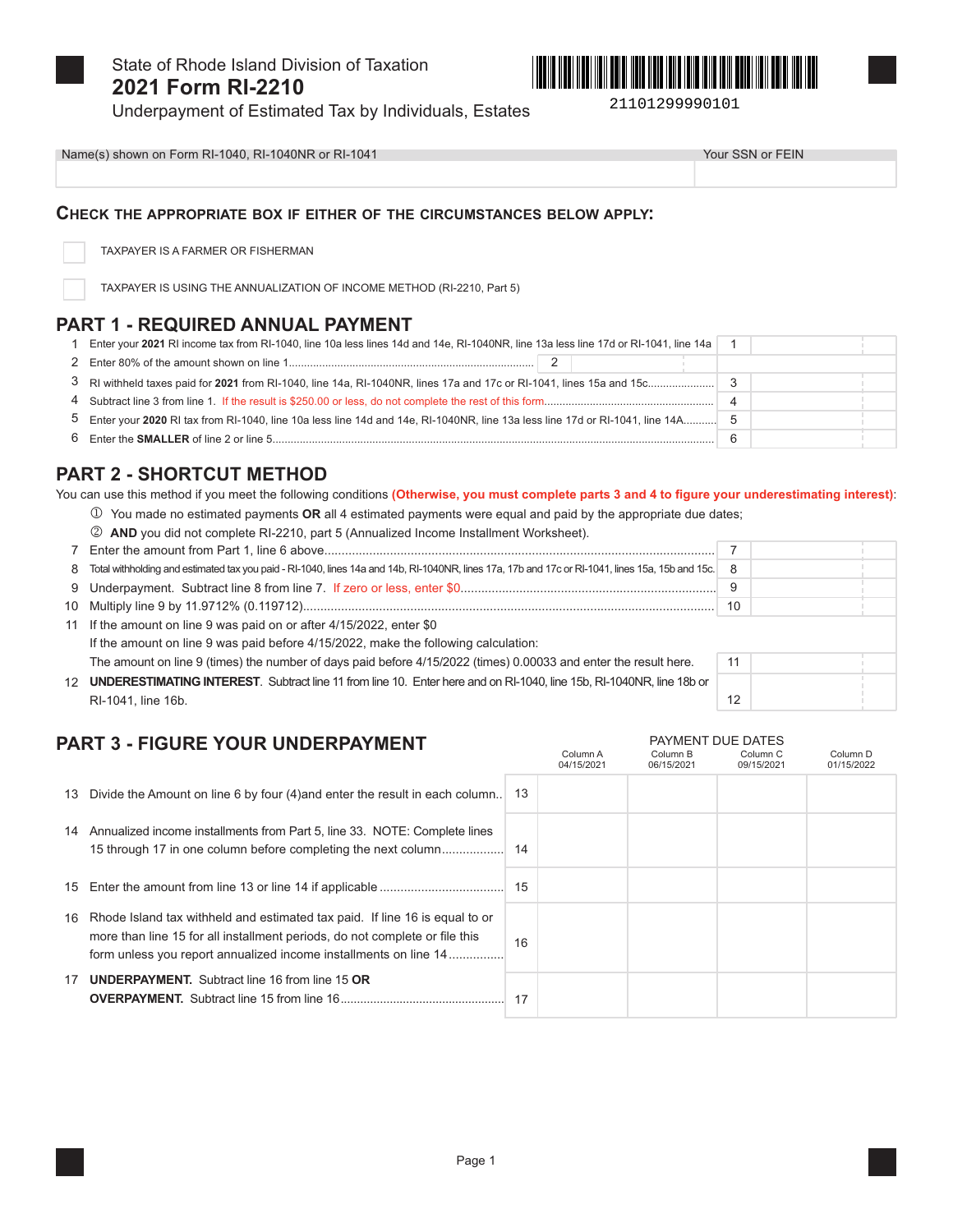

State of Rhode Island Division of Taxation 2021 Form RI-2210



IMAGEONLY

Underpayment of Estimated Tax by Individuals, Estates

|  | <u> III oo iyiii iyyi</u> |  |
|--|---------------------------|--|
|  |                           |  |

Your SSN or FEIN

Name(s) shown on Form RI-1040, RI-1040NR or RI-1041

| <b>PART 4 - HOW TO FIGURE THE CHARGES</b>                                                                                |                 | Column A<br>04/15/2021 | Column B<br>06/15/2021 |                 | PAYMENT DUE DATES<br>Column <sub>C</sub><br>09/15/2021 |                 | Column <sub>D</sub><br>01/15/2022 |
|--------------------------------------------------------------------------------------------------------------------------|-----------------|------------------------|------------------------|-----------------|--------------------------------------------------------|-----------------|-----------------------------------|
| 18 Payment date or date listed in instructions for line 18, whichever is earlier 18                                      |                 | MMDDYY                 | <b>MMDDYY</b>          |                 | <b>MMDDYY</b>                                          |                 | MMDDYY                            |
| 19 a Number of days from the installment date to the date of payment or the due                                          |                 |                        |                        |                 |                                                        |                 |                                   |
|                                                                                                                          |                 | days                   |                        | days            |                                                        | days            |                                   |
| b Number of days on line 19a X 18% X underpayment on line 17<br>365                                                      | 19 <sub>b</sub> |                        |                        |                 |                                                        |                 |                                   |
| 20 a Number of days from January 1, 2022 to the date of payment or January 15, 2022 whichever is earlier  20a            |                 |                        |                        |                 |                                                        | days            |                                   |
| 365                                                                                                                      |                 |                        |                        | 20 <sub>b</sub> |                                                        |                 |                                   |
|                                                                                                                          |                 |                        |                        |                 |                                                        |                 | days                              |
| 365                                                                                                                      |                 |                        |                        |                 |                                                        | 21 <sub>b</sub> |                                   |
| UNDERESTIMATING INTEREST. Total amount from all columns on lines 19b, 20b and 21b. Enter here and on RI-1040, line<br>22 |                 |                        |                        |                 |                                                        |                 |                                   |

### **Part 5 Annualized Income Installment Worksheet**

IMPORTANT: Complete one column lines 23 - 33 before completing the next column.

|    |                                                                                     | Column A                 | Column B                 | Column C                 | Column D                 |
|----|-------------------------------------------------------------------------------------|--------------------------|--------------------------|--------------------------|--------------------------|
|    |                                                                                     | 01/01/2021<br>03/31/2021 | 01/01/2021<br>05/31/2021 | 01/01/2021<br>08/31/2021 | 01/01/2021<br>12/31/2021 |
| 23 |                                                                                     |                          |                          |                          |                          |
| 24 |                                                                                     | $\overline{4}$           | 2.4                      | 1.5                      | 1                        |
| 25 |                                                                                     |                          |                          |                          |                          |
| 26 |                                                                                     |                          |                          |                          |                          |
| 27 |                                                                                     | 20%                      | 40%                      | 60%                      | 80%                      |
| 28 | Multiply the amount on line 26 by the applicable percentages on line 27             |                          |                          |                          |                          |
| 29 |                                                                                     |                          |                          |                          |                          |
| 30 |                                                                                     |                          |                          |                          |                          |
| 31 | Enter the amount from RI-2210, page 1, line 13 for the period plus the amount       |                          |                          |                          |                          |
| 32 | If line 31 is more than line 30, SUBTRACT line 30 from line 31, OTHERWISE enter \$0 |                          |                          |                          |                          |
| 33 | Enter the smaller of line 30 or line 31 here and on page 1, line 14                 |                          |                          |                          |                          |